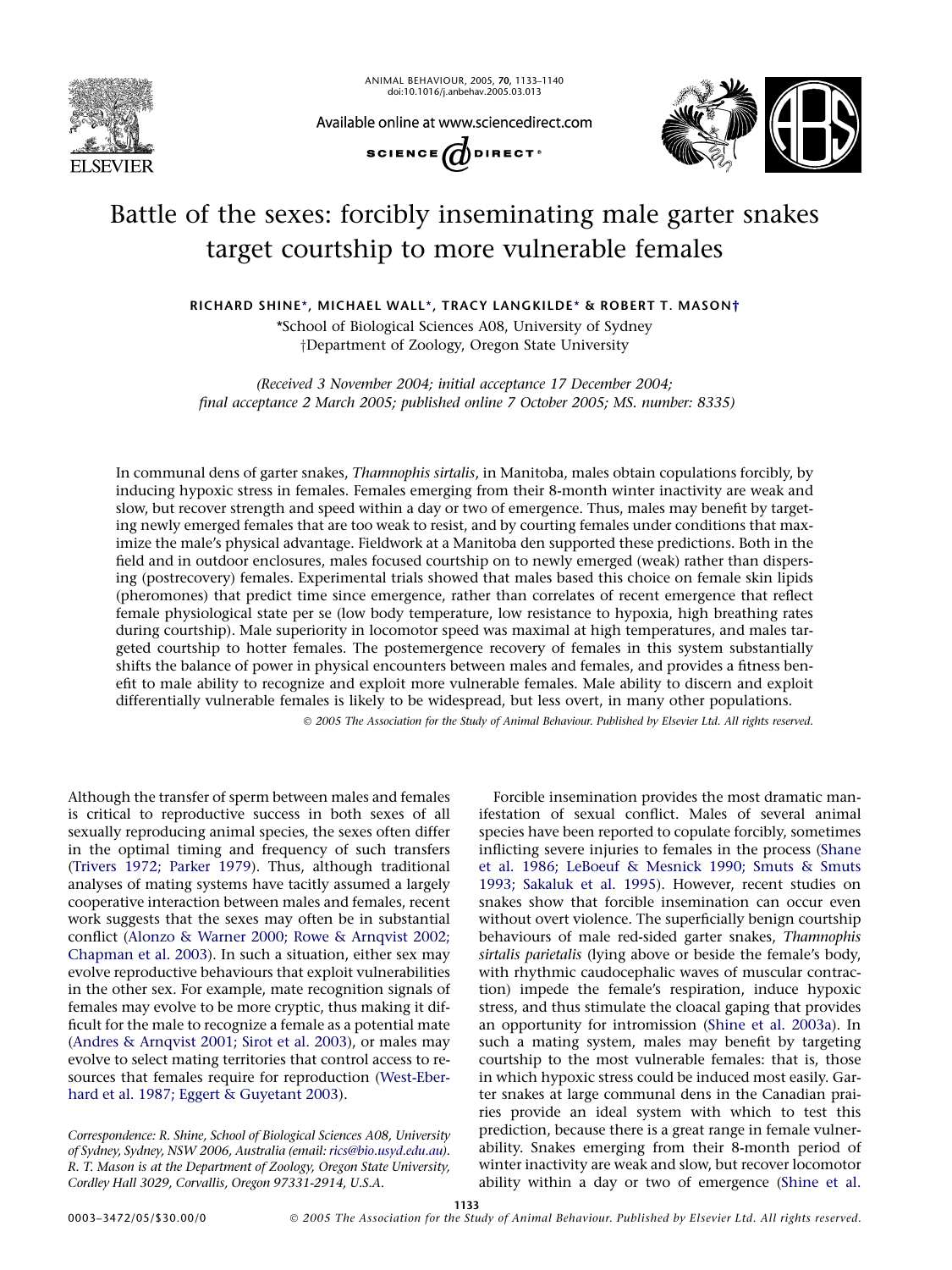[2000a, 2001c](#page-7-0)). Thus, male snakes have a choice between potential courtship targets that are weak and slow (and presumably less able to resist) versus others that are stronger and faster (and thus better able to resist). In such a case, we might expect males to court the more vulnerable (newly emerged) females.

To test this prediction, we gathered data on male mate choice criteria as well as on associated variables relevant to female vulnerability (locomotor performance, body temperatures) of garter snakes near a communal den in Manitoba. These data allowed us to identify the circumstances that would maximize a male's physical superiority over a female (and hence facilitate forcible insemination), and thus to see whether or not males focus courtship based upon cues that predict female vulnerability.

## METHODS

## Study Species and Area

We studied garter snakes near the northern limit of their geographical range in the Interlake region north of Winnipeg, Manitoba, in central Canada ([Rossman et al.](#page-7-0) [1996](#page-7-0)). These small  $(<1$  m total length) nonvenomous snakes spend about 8 months per year inactive in communal winter dens, emerging in early May to court and mate before dispersing to feed and give birth in the surrounding swamps and grasslands [\(Gregory 1974, 1977; Gregory &](#page-7-0) [Stewart 1975](#page-7-0)). Because dens may contain more than 10 000 snakes, densities of snakes close to the den may exceed  $100/m^2$  [\(Shine et al. 2001a\)](#page-7-0). Newly emerging females are rapidly located and vigorously courted by dozens or hundreds of males. However, radiotelemetric monitoring indicates that many females disperse tens of metres before mating, and most courting groups away from the den centre are relatively small (mean about 4 males/female: [Shine](#page-7-0) [et al. 2001a\)](#page-7-0).

Courtship in T. s. parietalis has been described by many authors [\(Noble 1937; Blanchard & Blanchard 1941; Crews](#page-7-0) [& Gartska 1982; Whittier et al. 1985](#page-7-0)). Skin lipids on females serve as sex pheromones, enabling males to locate females using the vomeronasal system [\(Mason 1993](#page-7-0)). The male aligns its body with that of the female, pressing its chin against her dorsal surface and its cloaca firmly next to hers. Larger males may push the tails of their smaller rivals out of the way ([Luiselli 1996; Shine et al.](#page-7-0) [2000d](#page-7-0)). The most distinctive courtship tactic by males involves caudocephalic waving, a series of muscular contractions that travel from the male's cloacal area to his head ([Noble 1937; Gillingham 1987](#page-7-0)). These waves push anoxic air from the female's avascular lung anteriorly to her respiratory surfaces, thus impeding breathing and inducing the stress response of cloacal gaping: this latter behaviour by the female allows intromission of the male's hemipenis ([Shine et al. 2003a](#page-7-0)).

# Methods

During May 2003 and May 2004 we worked at a communal den containing more than 50 000 snakes 1.5 km north of the town of Inwood, 250 m east of Highway 17 in central southern Manitoba  $(50°31.58'N, 97°29.71'W)$ . This den has been the focus of considerable previous research (e.g. [Shine et al. 2000a, b, c, 2001b\)](#page-7-0). In both 2003 and 2004, our studies encompassed most of the snake's emergence period that year. At the beginning of our studies each year few snakes had emerged; by the end, most had dispersed. For the experiments described below, we used each individual animal in only a single trial, after which it was measured and released back at the den. Given that the den contained more than 50 000 animals, inadvertent reuse of the same individual in more than one trial would have been very unlikely.

The study was conducted under the authority of the Oregon State University Institutional Animal Care and Use Committee.

# Locomotor Speeds

Snakes were collected at the den or from the woodland 100 m away, placed individually in numbered cloth bags, and brought to a range of temperatures from 7 to  $35^{\circ}$ C by placing the bags either inside a cooled, insulated container or exposing the bags to sunlight. We ran locomotor trials by placing the snake at one end of an open-topped (Ushaped) 1.4-m-long wooden raceway. The rough wooden floor provided traction for the snakes, and walls 12.5 cm high encouraged snakes to travel along the raceway rather than climbing out. We gently tapped snakes on the tail with a leafy twig to keep them moving. We recorded cloacal temperatures before each trial, and the times (by electronic stopwatch) at which the snakes crossed marks made at 0, 40, 80 and 120 cm on the floor of the raceway. We also recorded any stops or reversals. Each snake was run five times in quick succession, then rebagged for later measurement, after which it was released. Because each snake was used for tests at only one temperature, these trials used a total of 169 animals. Our statistical analyses were based on the mean and maximum speeds for each snake for the 40-cm segments (3 segments  $\times$  5 runs; thus,  $N = 15$ ) over which its speed was measured.

# Is Courtship Targeted to Newly Emerged Females?

Because newly emerged females are relatively weak, cold and slow [\(Shine et al. 2000a; Shine & Mason 2001;](#page-7-0) and see below), we predicted that males (1) might find it easier to force copulations with them and hence (2) might focus courtship on newly emerged animals rather than females that were dispersing (i.e. had emerged at least 24 h previously). To test these predictions, we set up open-topped arenas with nylon walls  $(1 \times 1$  m and 0.8 m high) in an open grassy area near the Inwood den. We placed 12 males (recently collected at the den) in each arena, then added two unmated adult females. Their unmated status was assessed by the absence of cloacal (mating) plugs [\(Crews &](#page-6-0) [Gartska 1982; Shine et al. 2000c\)](#page-6-0). One of these females was taken from the den (a recent emerger) whereas the other was taken from the woodland 100 m away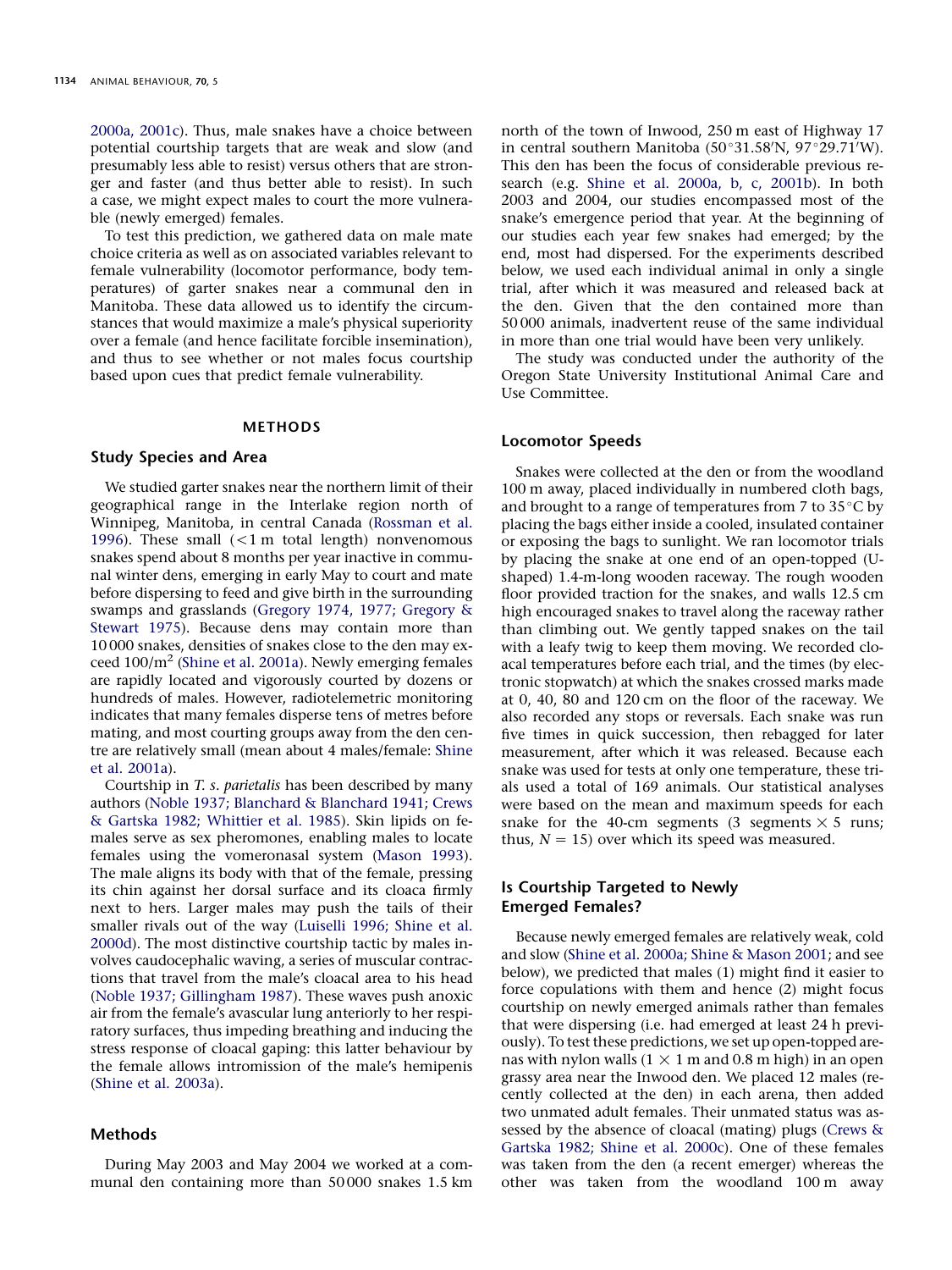(a disperser; lack of muddy scales indicates that such a female has been out for at least a day, rather than being an unusually rapidly dispersing animal captured on her first foray out from the den). The females were marked with nontoxic paint that wore off within 24 h. We recorded the numbers of males courting each female at 5-min intervals for the next 30 min (continuous courtship for more than 30 min is very common in natural courting groups: [Shine & Mason 2001](#page-7-0)). These scores were summed for each female and divided by the number of observations to yield a mean courtship score per female. We terminated trials as soon as a mating occurred, and recorded which female had mated.

To see whether the same effect occurred in free-ranging snakes, we collected newly emerged females and held them at our field laboratory for 3 days under one of two treatments (randomly allocated) as follows. Some of the females were kept in cloth bags in a cool  $(8^{\circ}C)$  dark basement, similar to conditions underground in the den. The others were kept in the basement at night, but taken outside every morning and placed in open-topped nylon arenas where they could sun-bask, drink and move around. After 3 days we marked these two groups of females as above, released them simultaneously in the den, and 30 min later recorded the numbers of males courting each marked female.

Because these trials showed that males preferentially court newly emerged females, we examined the cues used for this selectivity. Potentially, males might assess female vulnerability to forcible insemination directly, or instead use traits correlated with time since emergence (i.e. features in which newly emerged females differ from postrecovery females). Such traits include lower body temperatures ([Shine & Mason 2001\)](#page-7-0), distinctive pheromonal (skin lipid) profiles (M. LeMaster, personal communication), and lower ability to maintain effective respiration if exposed to caudocephalic waves [\(Shine](#page-7-0) [et al. 2003a](#page-7-0)). Thus, we examined whether males targeted courtship based on the following factors.

(1) Female body temperature. To test this factor, we offered males in outdoor arenas a choice between a hot and a cold female. These small elongate animals warm up and cool so quickly that we could not simply modify female temperatures before the trial; the thermal disparity was abolished almost as soon as courtship commenced. Thus, we generated 'cool' females (mean body temperature  $\pm$  SD = 19.38  $\pm$  2.74 °C, N = 8) by taping the animal's ventral midbody to a refrigerated 'cooler brick'  $(15 \times 8 \times 2 \text{ mm})$ ; the 'warm' female  $(29.25 \pm 2.22 \text{ °C})$ ,  $N = 8$ ;  $F_{1,14} = 7.85$ ,  $P < 0.015$ ) was taped to a similarsized block that had not been cooled. This procedure did not cause any overt distress (struggling, etc.). We then scored the numbers of males courting each female at 5-min intervals over the next 20 min.

(2) Skin lipids. Paper towels soaked in hexane were rubbed twice in an anterior to posterior direction along the bodies of each of six recently emerged and six dispersing (postrecovery) females, less than 10 min after the females were collected. The towels were laid out in random order on the floor of the den, and responses of the first 10 males to encounter each paper towel were

recorded (no interest; tongue flicking; or tongue flicking plus adpressing the chin). Analysis was based on the relative numbers of males showing these different responses.

(3) Resistance to caudocephalic waving. Males might be able to assess the physiological state of individual females, especially their ability to resist anterior-directed pressure waves. If so, courtship should be more intense to females that are less able to resist such pressure. To test this idea, we held females (all collected as recent-emergers less than 60 min earlier, and thus presumably similar in pheromone profiles) and stroked their dorsal surfaces in a posterior to anterior direction with a finger. We recorded the number of strokes (up to a maximum of 20) required to elicit cloacal gaping, and then recorded the intensity of courtship that these females attracted when they were added to arenas containing a single male. We also recorded the duration of courtship (up to a maximum of 60 min) prior to copulation, to test the assumption that resistance to our manipulation provides a valid index of a courted female's ability to resist hypoxia. As in all of our other experiments, the animals were released at their point of capture as soon as trials and measurements had been concluded.

(4) Respiratory rates. Because forcible insemination in these snakes impairs female respiration, courted females breathe rapidly ([Shine et al. 2003a](#page-7-0)). Thus, males might concentrate their efforts on females that rapidly increase breathing rates when courted. We tested this idea by tracheally intubating a freshly predator-killed female and using a 50-ml syringe to inflate and deflate her lungs either rapidly (60 cycles/min, simulating respiratory distress) or slowly (6 cycles/min, simulating normal respiration). Because we had noticed that any movements by a courted female tend to increase male courtship intensity, we included two other treatments as controls: vigorously wriggling either the anterior or posterior end of the female's body. In each case we allowed about six males to align with the female's body and then scored whether courtship intensity (rate and amplitude of tail searching and caudocephalic waving: see [Shine et al. 2003b](#page-7-0)) by a focal male increased, decreased or remained constant in a 10-s period immediately after the treatment was applied. In practice, this change in intensity was easier to score unambiguously than were measurements of absolute rates of courtship activities.

#### RESULTS

#### Locomotor Speeds

Neither of the variables we scored (maximum or mean speed) was significantly correlated with snake body size within any of the groups (for both snout–vent length, SVL, and mass, all  $P > 0.14$ ). Thus, we did not incorporate body size as a covariate in our analyses. However, body temperature significantly affected both speed variables in all groups, and thus was retained as a covariate in ANCO-VAs with sex and emergence category as factors, and speed as the dependent variable. These ANCOVAs revealed strong main effects, but also significant interactions. The rate at which both maximum and mean speed increased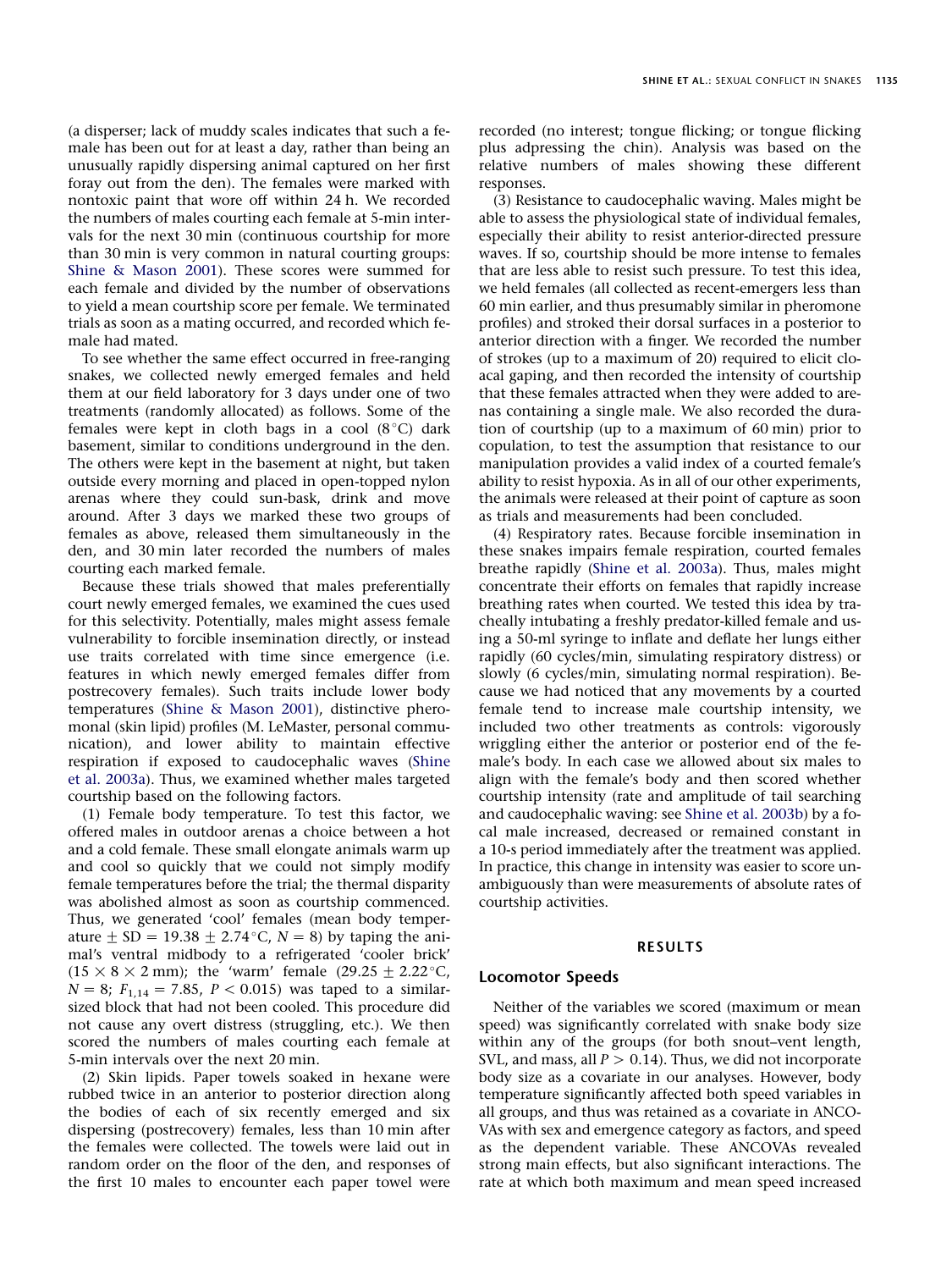<span id="page-3-0"></span>with temperature differed between the groups (maximum speed:  $F_{4,136} = 3.07$ ,  $P < 0.02$ ; mean speed:  $F_{4,136} = 4.22$ ,  $P < 0.004$ ), primarily because higher temperatures greatly enhanced performance of snakes that had been out of hibernation for some time (especially den males) but had less effect on the mobility of newly emerged snakes of either sex (Fig. 1). Thus, the locomotor disparity between groups was greatest at higher temperatures. Despite these significant interaction effects, differences in mean values between the groups were so clear-cut that main effects are still interpretable (Fig. 1). Speeds differed between the groups (maximum speed:  $F_{4,140} = 12.19$ ,  $P < 0.0001$ ; mean speed:  $F_{4,140} = 21.82$ ,  $P < 0.0001$ ). Inspection shows that den males were fastest, followed by males in the aspen woodlands and dispersing females (the two latter groups were not significantly different from each other in Fisher's protected least significant difference post hoc tests), followed by newly emerging snakes of both sexes (again, not significantly different from each other). All other post hoc comparisons were significant. In summary, the den contained three types of snakes that differed in locomotor abilities: newly emerged males and newly emerged females that were both slow, plus courting males that were much faster (in post hoc tests, faster than either of the other two groups). The two types of snakes found in the aspen woodlands 100 m away (dispersing females and males) were relatively fast, and similar in speed (NS in post hoc comparisons).

# Is Courtship Targeted to Newly Emerged Females?

#### Den versus dispersing females

In arena trials with 12 males and two females per outdoor enclosure, den females attracted almost 10 times as much courtship as dispersing females ( $F_{1,20} = 36.71$ ,  $P < 0.0001$ ; [Fig. 2a](#page-4-0)). These differences between treatments were not due to differences in body size between the den and dispersing females (SVL: den:  $45.45 \pm 0.80$  cm; dispersing:  $45.30 + 0.95$  cm; mass: den:  $29.62 + 1.54$  g; dispersing:  $29.77 \pm 1.83$  g).

#### Mating frequency by den and dispersing females

In the same arena trials, we recorded matings by six of 25 newly emerged females (collected at the den) but none of 25 dispersing females (collected in the woodland 100 m from the den as they dispersed;  $\chi_1^2 = 4.74$ ,  $P < 0.03$ ). Was this higher rate of mating simply the result of more intense courtship (above), or did den females accept copulations after less courtship than did dispersing females? Multiple logistic regression with female location and



Figure 1. Locomotor speeds ( $\overline{X}$   $\pm$  SE) of garter snakes as a function of their sex, body temperature, time since emergence from overwinter inactivity and habitat. (a) Maximum speed of females, (b) maximum speed of males, (c) mean speed of females and (d) mean speed of males. The two groups of females are newly emerged animals (tested the day they emerged from underground after winter inactivity) and dispersing females (collected 100 m from the den as they dispersed towards their summer ranges). The three groups of males are new-emergers, snakes that stayed at the den to court after emerging ('den' males) and males that were captured 100 m away in the aspen woodland ('aspen'); this latter group may have contained some individuals that were dispersing (like the females captured in the same area) as well as some that remained in the woodland to intercept and court dispersing females.  $N = 10$  at each temperature for each group (e.g. emerging females).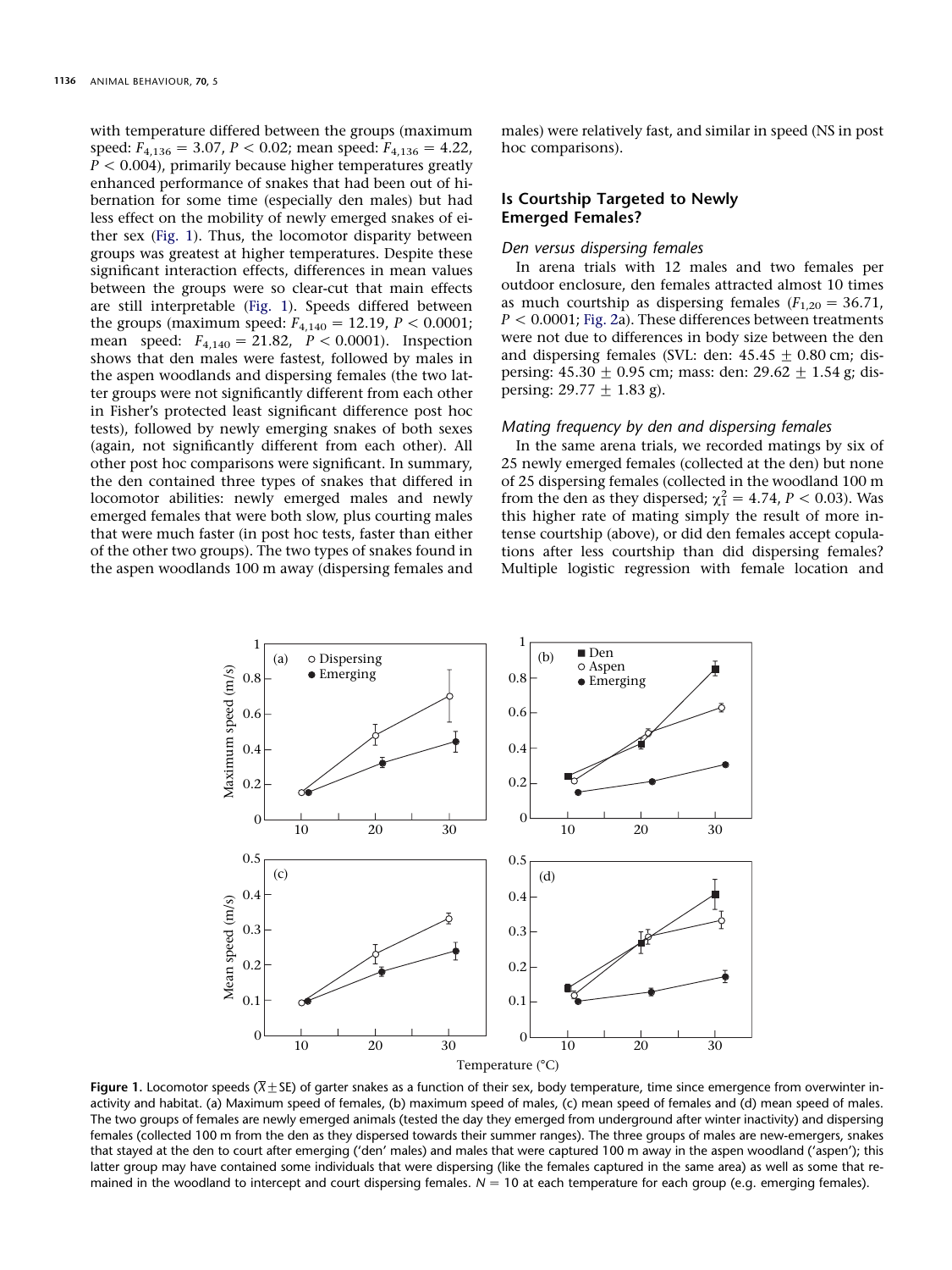<span id="page-4-0"></span>

**Figure 2.** (a) Numbers of males ( $\overline{X}$   $\pm$  SE) courting two groups of female garter snakes in outdoor arena trials. Half of the females  $(N = 11)$  were collected as they emerged at the den; the other half ( $N = 11$ ) were collected as they dispersed through woodland 100 m away. (b) Relative intensity of courtship ( $\overline{X}$  + SE) directed to female garter snakes as a function of their opportunity to recover from overwinter inactivity in the field, after release at the centre of the den. Some of these females (newly emerged  $N = 102$ ) had been kept indoors under cool dark conditions since emergence, thus delaying their recovery; the others ( $N = 75$ ) were collected at the same time but had been placed outdoors every day for 3 days and allowed to bask, drink and move around, thus allowing recovery. The two groups of snakes were released simultaneously in the den, and we recorded the numbers of males courting them.

courtship intensity as factors, and 'mated or not' as the dependent variable, shows that trials that ended in mating did not involve more vigorous courtship than did other trials ( $\chi_1^2 = 0.02$ ,  $P = 0.88$ ), and that mating occurred more often with den rather than dispersing females even after the analysis was standardized for courtship intensity (log-likelihood ratio test:  $\chi_1^2 = 4.77$ ,  $P < 0.03$ ).

#### Female recovery and courtship intensity

Females that had been given 3 days to recover after emergence attracted significantly fewer suitors after their

release at the den than did females kept in cool dark conditions over the same period  $(\overline{X} \pm SD = 5.26 \pm 0.38$  versus 2.31  $\pm$  0.30 males/female;  $F_{1,175} = 32.22$ ,  $P < 0.0001$ ; Fig. 2b).

# How Do Males Recognize Newly Emerged Females?

## Hot versus cold females

In arena trials with 20 males plus two females in each arena, where males could court either hot or cold females, more males courted the hot than the cold animals (hot:  $\overline{X}$  ± SE = 4.36 ± 0.58 males; cold: 3.00 ± 0.24 males;  $N = 16$  females in each group; paired  $t_{15} = 2.23$ ,  $P < 0.05$ ).

# Skin lipids

Paper towels impregnated with lipids from newly emerged females attracted more intense male responses than did towels with the scent of postrecovery females. Of 60 males, 48 tongue-flicked in response to the lipids from den females (80%), compared to only 31 of 60 males encountering lipids from the dispersing females (52%: contingency table  $\chi_1^2 = 10.95$ ,  $P < 0.001$ ). For the data from males that tongue-flicked, the proportion of animals that showed the most intense response (chin rubbing) was higher for lipids from den females (50%) than for lipids from dispersing females (26%;  $\chi_1^2 = 4.71$ ,  $P < 0.04$ ).

## Resistance to caudocephalic waving

Females that gaped rapidly in response to dorsal stroking mated sooner in experimental trials than did females that resisted for longer (Pearson correlation:  $r_{26} = 0.44$ ,  $P < 0.02$ ). Thus, a female's ability to resist simulated caudocephalic waves offers a valid index of ability to resist real caudocephalic waves. However, the intensity of courtship to these females was not significantly correlated with resistance to dorsal stroking  $(N = 96 \text{ trials}, \text{resistance score})$ versus % of observations when courting was recorded:  $r_{94} = 0.01$ ,  $P = 0.92$ ; versus maximum courtship intensity:  $r_{94} = 0.05$ ,  $P = 0.61$ ).

#### Female respiratory rate

The relative numbers of males that increased, decreased or did not change courtship intensity differed between treatments. Vigorously moving the female's tail region elicited strong increases (27 of 30 males increased), and movements of the female's head and neck stimulated weaker responses (16 of 30 males increased). However, changes in the female's respiratory frequency did not influence courtship vigour (no increases in either treatment); the control treatment (no manipulation) similarly showed no changes in courtship intensity during the observation period. Contingency table analysis confirmed that the response to tail movement was greater than that to head movement ( $\chi_1^2 = 10.57$ ,  $P < 0.002$ ), which in turn was greater than to either of the breathing-rate treatments, or the control (for each of these comparisons:  $\chi_1^2 = 28.13, P < 0.0001$ ).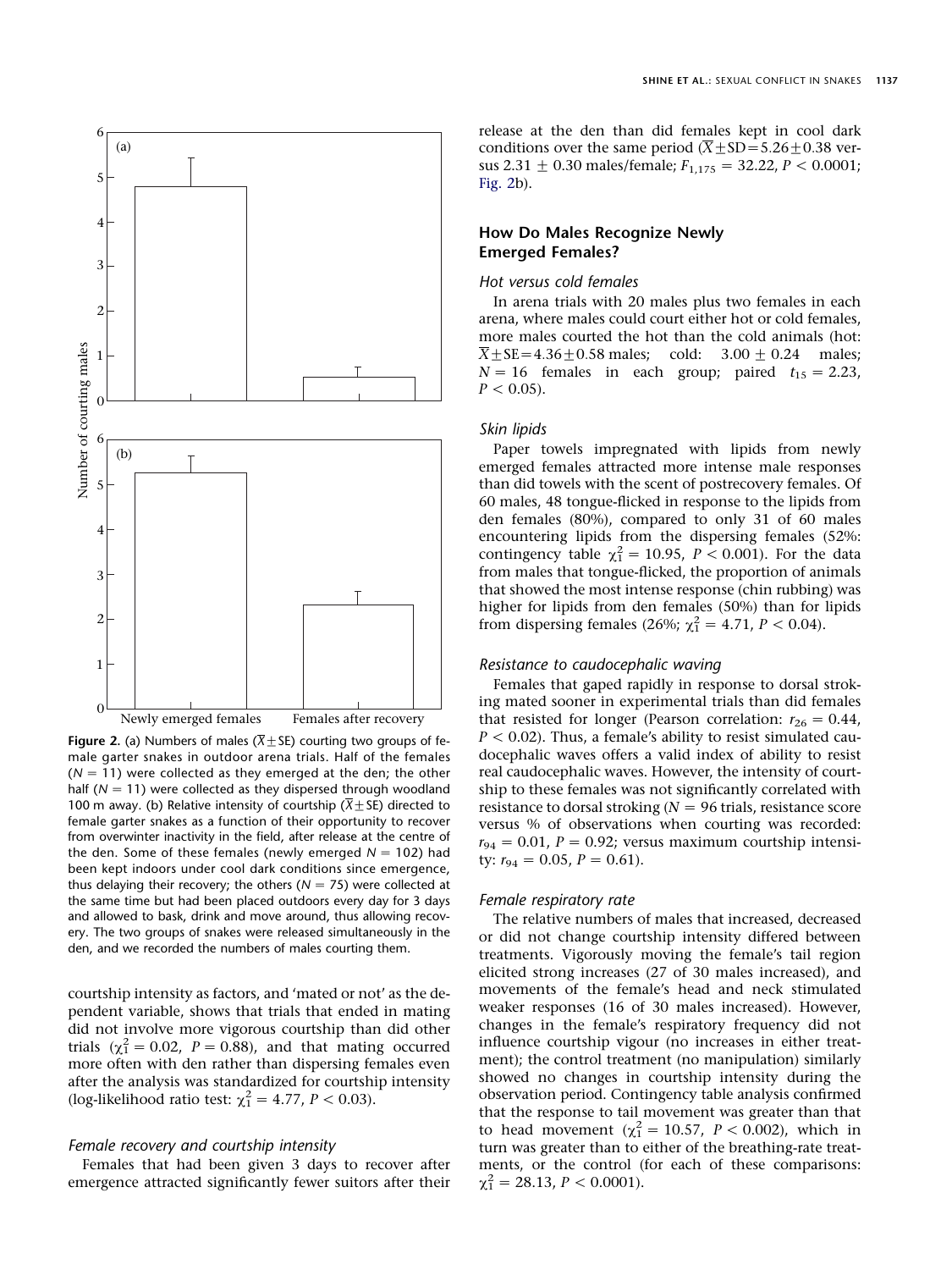## **DISCUSSION**

Until recently, the role of conflict between the sexes as a driving force in the evolution of mating systems and reproductive behaviour has attracted little scientific attention [\(Alonzo & Warner 2000; Chapman et al. 2003](#page-6-0)). However, it is becoming clear that evolutionary arms races between the sexes can play major roles in the evolution of sexually dimorphic morphological and behavioural traits [\(Andres & Arnqvist 2001; Arnqvist & Rowe 2002\)](#page-6-0) and that conflict can have substantial fitness costs for females ([Maklakov & Lubin 2004](#page-7-0)). In snakes as in most kinds of animals, interpretations of mating systems have traditionally ignored the possibility of sexual conflict; indeed, [Devine \(1984\)](#page-6-0) suggested that the elongate flexible bodies of these animals precluded forcible insemination. Recent studies at garter snake dens have strongly challenged this view ([Shine et al. 2000b, 2003a, 2004](#page-7-0)), and the current work provides additional evidence for an intense battle between the sexes at the dens. Our data support the hypothesis of sexual conflict, notably the prediction that males will recognize, and court, a subset of females that are less able to resist attempts at forcible insemination.

Both in the field and in arena trials, male garter snakes selectively courted females that were weaker (i.e. newly emerged rather than postrecovery), and at body temperatures that maximize the locomotor advantage of the males (i.e. hotter rather than colder; [Fig. 1](#page-3-0)). This exploitation by males of the transitory weakness of snakes that have just emerged from an 8-month period of winter inactivity may sometimes result in copulations that confer no fitness benefit to either participant, as in the case of males mating with other males, or with juvenile females ([Pfrender et al. 2001; Shine et al. 2000b](#page-7-0)).

Is the tendency of males to court newly emerged rather than postrecovery females [\(Fig. 2](#page-4-0)) strong evidence for male tactics in sexual conflict, or is there a simpler explanation? Alternatively, this behaviour could be caused by differences in the female's ability to evade courtship, rather than active male focus upon one versus the other type of female. That is, newly emerged females are cold, weak and slow, and hence less able to escape the male's attentions. All else being equal, we would expect to find more males courting such females than stronger, more agile (and thus more elusive) postrecovery females. Our arena trials resolve this ambiguity, because they prevented females from escaping. These trials showed that low female body temperatures per se were not the reason for more intense male courtship; the same preference was evident when thermal differentials were abolished and indeed, other trials showed that hotter not colder females were preferred. Newly emerged females elicited about 10 times as much courtship as postrecovery females even under conditions when neither female could escape the males ([Fig. 2\)](#page-4-0). Thus, although low body temperatures and poor locomotor ability reduce a newly emerged female's ability to evade male courtship, the concentration of male attention on this subset of females is a reflection of active mate selection by males rather than (or, more likely, as well as) differential evasion ability by females.

Are there reasons other than sexual conflict why males might selectively court newly emerged females? One possibility is that, in this multiply mating species [\(Garner](#page-6-0) [et al. 2002\)](#page-6-0), being the first male to mate a newly emerged female might confer an advantage in sperm competition within the female oviduct. Experimental studies suggest that a first-male advantage occurs in some, but not all, species of squamate reptiles (Olsson et al. 1994; Höggren & Tegelström 2002). Nevertheless, multiple mating by female garter snakes before they disperse from the den is vanishingly rare, because the first male to mate with a female deposits a gelatinous mating plug that precludes her from subsequent copulations until after she has dispersed from the mating aggregation ([Shine et al. 2000c](#page-7-0)). Males do not court already mated females, based on pheromonal cues resulting from copulation [\(Shine et al. 2000c](#page-7-0)). Because almost all females mate only once before they leave the den, selectively courting newly emerged rather than dispersing females would not affect mating order or sperm precedence: all of the females that are courted in these circumstances (and that were used in our trials) were animals that had not mated since emerging.

Newly emerged animals (of both sexes) differ in several respects from postrecovery snakes. Thus, newly emerged females were, on average, not only cooler (lower mean body temperatures) and slower (in sprint speeds) than postrecovery females collected in the woodland, but also weaker (less muscular strength: [Shine et al. 2000a\)](#page-7-0) and showed cloacal gaping after fewer dorsal strokes (simulating caudocephalic waves; R. Shine, unpublished data). Hence, males can induce hypoxic stress more easily in newly emerged females, before they recover from hibernation. Males might identify vulnerable females by any such correlate of emergence, and mate choice is often based upon multiple cues [\(Candolin 2003](#page-6-0)). Although some of these traits are functionally associated with female vulnerability, our experimental trials suggest that males do not use these cues. Instead, males rely primarily upon an indirect indicator of female vulnerability, skin lipids, to discriminate newly emerged from postrecovery females. This sensory modality is also the primary means by which male garter snakes assess another snake's species, sex, body size and condition, and mated status [\(Shine et al.](#page-7-0) [2003c\)](#page-7-0), so its use in this additional context is not surprising. Under the hypothesis of an arms race between male and female snakes at the dens [\(Shine et al. 2000b, 2004](#page-7-0)), we might expect selection on females to mask these pheromonal changes that indicate vulnerability postemergence. However, skin lipids are important for water proofing [\(Mason 1993\)](#page-7-0) and, thus, their composition needs to change rapidly when a snake moves from the cold wet den to the hot dry surface; these biophysical challenges may constrain any ability to mask pheromonal (skin lipid) changes coincident with emergence from the den.

Male snakes also directed more courtship to hot rather than cool females, although this bias was much weaker than that based upon pheromonal cues. At first sight, the trend for males to court hot females more intensely runs counter to earlier reports that low female body temperatures stimulate courtship by male garter snakes [\(Shine &](#page-7-0) [Mason 2001\)](#page-7-0). However, the latter result was based on initial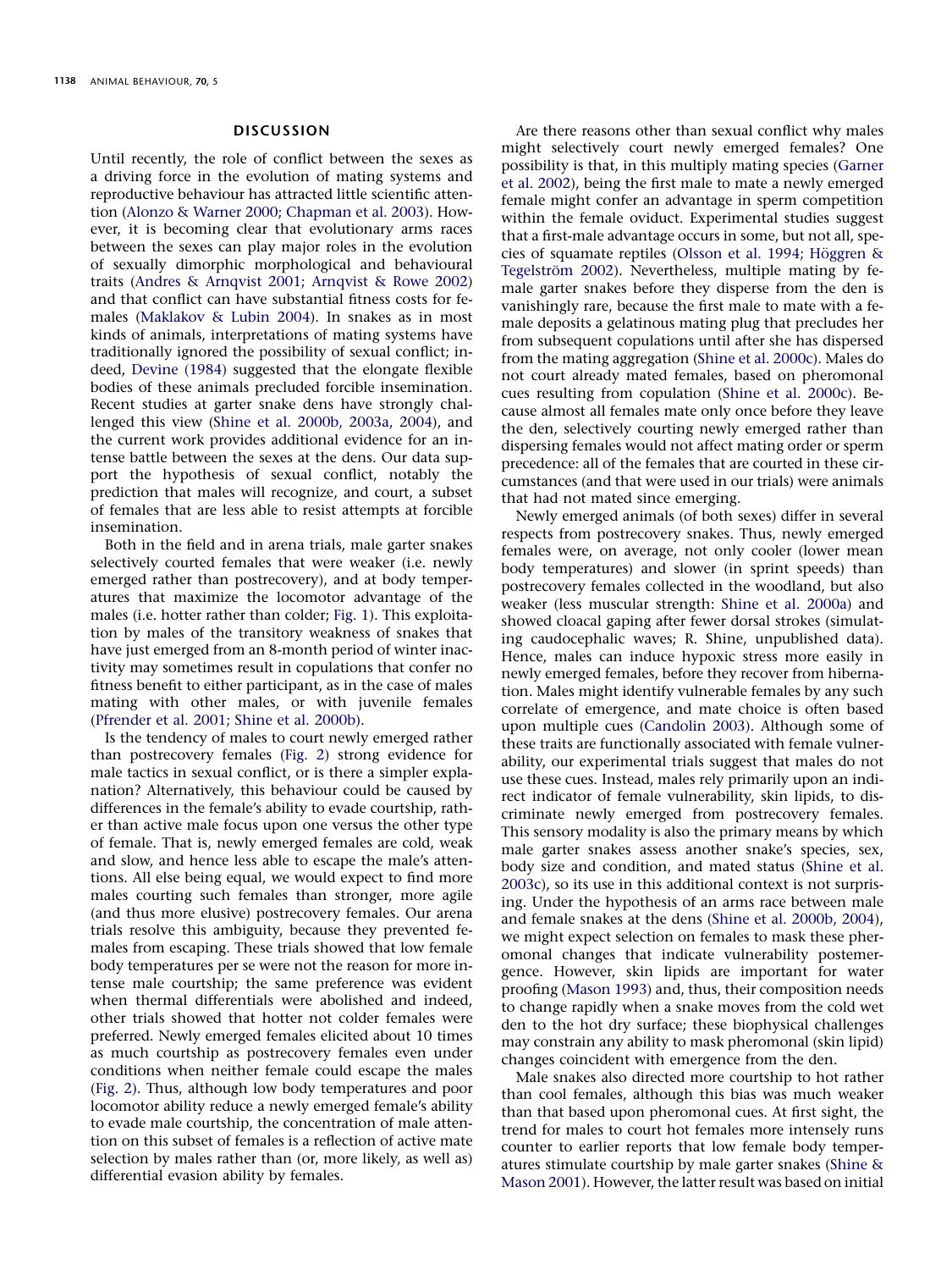<span id="page-6-0"></span>responses only, and may reflect the fact that most females at the den are newly emerged and thus often colder than males. Hence, low body temperature provides a clue as to the animal's sex [\(Shine & Mason 2001\)](#page-7-0). In the current study, however, we monitored vigour of male courtship over a much longer (20-min) period, when the sex of the 'target' snake was presumably not in question. Thus, although low body temperature may stimulate a male to check another snake carefully to ascertain its sex, courtship intensity was higher to hot rather than cold female snakes. Another issue involves the fact that locomotor speeds of both sexes increased with body temperature, so that we might expect males to select high body temperatures themselves but to court the coldest (slowest) females. The high rates of heat transfer between courting snakes make this impossible; all snakes within a single courting group rapidly equilibrate to the same body temperature [\(Shine](#page-7-0) [et al. 2000e, 2001c\)](#page-7-0). Because males are constrained to be at the same body temperature as the females they court, they benefit from courting warmer rather than cooler females.

The sex differentials in both mean body temperature and locomotor performance are transitory, and disappear within a day or two after emergence, by which time the female has dispersed from the main den into the surrounding woodland ([Fig. 1](#page-3-0)). Presumably, this signals a substantial shift in the balance of power between the sexes. Male garter snakes are much smaller than females, so that it may be increasingly difficult for a male to obtain forcible copulations as the female recovers. Not only is she hotter and faster than before, but the densities of males (and hence courting-group sizes) in the woodland are at least 10-fold lower than at the den ([Shine et al. 2001a](#page-7-0)). Thus, a male cannot rely upon his rival's activities to induce hypoxic stress in the female ([Shine et al. 2003b](#page-7-0)). The rapid postemergence recovery of females in this system substantially changes the interaction between males and females. Male snakes at large communal dens respond accordingly to exploit transitory female weakness. However, dispersing females can exert increasing control over their courting and mating partners, and show complex movement patterns that are effective at evading unwelcome suitors (unpublished data). These movements rely upon rapid short-distance displacement and sudden changes of direction, manoeuvres likely to be impossible for a slow recently emerged female. Hence, the mating system may differ substantially between animals at the den versus in the surrounding lands. For logistical reasons, previous research (including our own) has focused heavily upon the den and its near surrounds, so we know almost nothing about male–female interactions within this population after the balance of power has shifted to females. Such studies offer exciting possibilities to explore the role of sexual conflict in the mating system of these remarkable animals.

Our study system is unusual in the abrupt shift in locomotor speeds that follows emergence from the winter den, and thus in the presence of females of very different physiological and locomotor capacities. That diversity has allowed males to exploit female vulnerability by targeting potential mates less capable of resisting forcible copulation. We predict that postemergence changes in the

balance of power between the sexes may be more subtle in warmer-climate reptile populations, because of the lower physiological challenges posed by overwintering in milder climates. None the less, the same general principles should apply even if the mechanisms generating variation in resistance among females are different. For example, it should generally be true that smaller females, or animals in poorer body condition or with injury, parasite or disease problems, may be less capable of resisting forcible insemination. If so, the diversity in mating systems that we have documented as a function of time since emergence will simply map on to variation in body size or health status. In any animal species, most populations will encompass substantial variation in terms of the size and strength of individual males and individual females. Our results suggest that such differentials may provide powerful opportunities for adaptive modification of male (and perhaps female) mating tactics, whereby an individual's behaviour reflects its abilities and vulnerabilities relative to conspecific organisms.

#### Acknowledgments

We thank Al and Gerry Johnson, Jon Webb and Amanda Lane for help and encouragement, and the Manitoba Dept. of Natural Resources (especially Dave Roberts) for permits. Financial support was provided by the Australian Research Council (to RS), and by a National Science Foundation National Young Investigator Award (IBN-9357245), and the Whitehall Foundation (W95-04) to RTM.

#### References

- Alonzo, S. H. & Warner, R. R. 2000. Female choice, conflict between the sexes and the evolution of male alternative reproductive behaviours. Evolutionary Ecology Research, 2, 149-170.
- Andres, I. A. & Arnavist, G. 2001. Genetic divergence of the seminal signal-receptor system in houseflies: the footprints of sexually antagonistic coevolution? Proceedings of the Royal Society of London, Series B, 268, 399–405.
- Arnqvist, G. & Rowe, L. 2002. Antagonistic coevolution between the sexes in a group of insects. Nature, 415, 787–789.
- Blanchard, F. N. & Blanchard, F. C. 1941. Mating of the garter snake Thamnophis sirtalis sirtalis (Linnaeus). Papers of the Michigan Academy of Sciences, Arts and Letters, 27, 215–234.
- Candolin, U. 2003. The use of multiple cues in mate choice. Biological Reviews, 78, 575–595.
- Chapman, T., Arnqvist, G., Bangham, J. & Rowe, L. 2003. Sexual conflict. Trends in Ecology and Evolution, 18, 41–47.
- Crews, D. & Gartska, W. R. 1982. The ecological physiology of a garter snake. Scientific American, 247, 136–144.
- Devine, M. C. 1984. Potential for sperm competition in reptiles: behavioral and physiological consequences. In: Sperm Competition and the Evolution of Animal Mating Systems (Ed. by R. L. Smith), pp. 509–521. Orlando, Florida: Academic Press.
- Eggert, C. & Guyetant, R. 2003. Reproductive behaviour of spadefoot toads (Pelobates fuscus): daily sex ratios and males' tactics, ages and physical condition. Canadian Journal of Zoology, 81, 46–51.
- Garner, T. W. J., Gregory, P. T., McCracken, G. F., Burghardt, G. M., Koop, B. F., McLain, S. E. & Nelson, R. J. 2002. Geographic